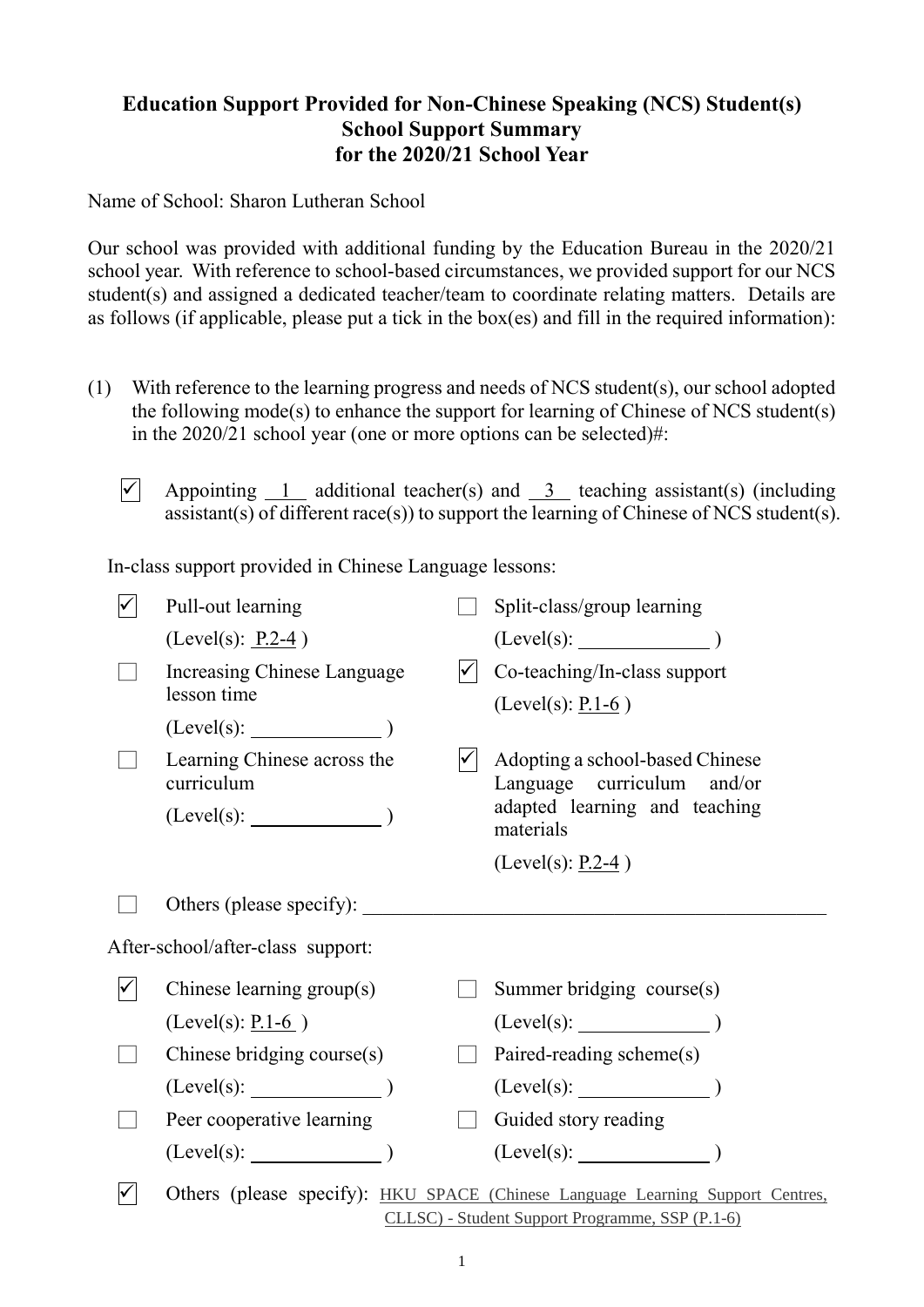- (2) Our school's measures for creating an inclusive learning environment included (one or more options can be selected)#:
	- $\vert \checkmark \vert$  Translating major school circulars/important matters on school webpage
	- $\triangledown$  Organising activities which promote cultural integration/raise sensitivity to diverse cultures and religions (please specify):

Our school has always been committed to the development of an international culture campus. Through morning sharing, assemblies and life education activities, we help teachers, students and parents to understand and respect different cultures. Each year, we have an assembly focusing on the theme: 'International Culture.' Last year, we shared with students how people celebrate their birthdays in different countries. Since it was also our school's 50<sup>th</sup> anniversary, we arranged the non-Chinese speaking students to use different languages to say congratulations. This conveyed a sense of harmony and unity. In the Mid-Autumn Festival celebration last year, students were also able to deepen their understanding and appreciation of the Chinese culture by watching videos about the festival and participating in lantern riddles. Furthermore, we provided vegetarian options for lunch box ordering in order to cater for students of different cultural and religious backgrounds.

 $\nabla$  Providing opportunities for NCS students to learn and interact with their Chinesespeaking peers in school or outside school (e.g. engaging NCS students in uniform groups or community services) (please specify):

The school provides different extracurricular activities for non-Chinese speaking students to learn and interact with their Chinese-speaking peers in or outside the school. Last year, more than 90% of non-Chinese speaking students participated in uniformed groups or Community Youth Club to serve the school and the community. In addition, the school arranges some senior students to be the 'Caring Angels' to take care of P.1 non-Chinese speaking students. At recess, we set up the 'Happy Wonderland' for non-Chinese speaking students to play and communicate with their peers in Cantonese. All these can help them to adapt to school life as soon as possible.

- (3) Our school's measures for promoting home-school cooperation with parents of NCS student(s) included (one or more options can be selected)#:
	- $\triangledown$  Appointing assistant(s) who can speak English and/or other language(s) facilitating the communication with parents of NCS student(s)
	- $\triangledown$  Discussing the learning progress (including learning of Chinese) of NCS student(s) with their parents on a regular basis
	- $\triangledown$  Providing parents of NCS student(s) with information on school choices/further studies/career pursuits for their children
	- $\triangledown$  Explaining to parents of NCS student(s) and emphasising the importance for their children to master the Chinese language
	- [#: The support measures mentioned in Parts (1) to (3) above are for reference only. Depending on the different learning progress and needs of NCS student(s) of each school year, as well as allocation of school resources, our school will adjust the support measures concerned.]

For further enquiries about the education support our school provides for NCS student(s), please contact Ms Yip at 23920221.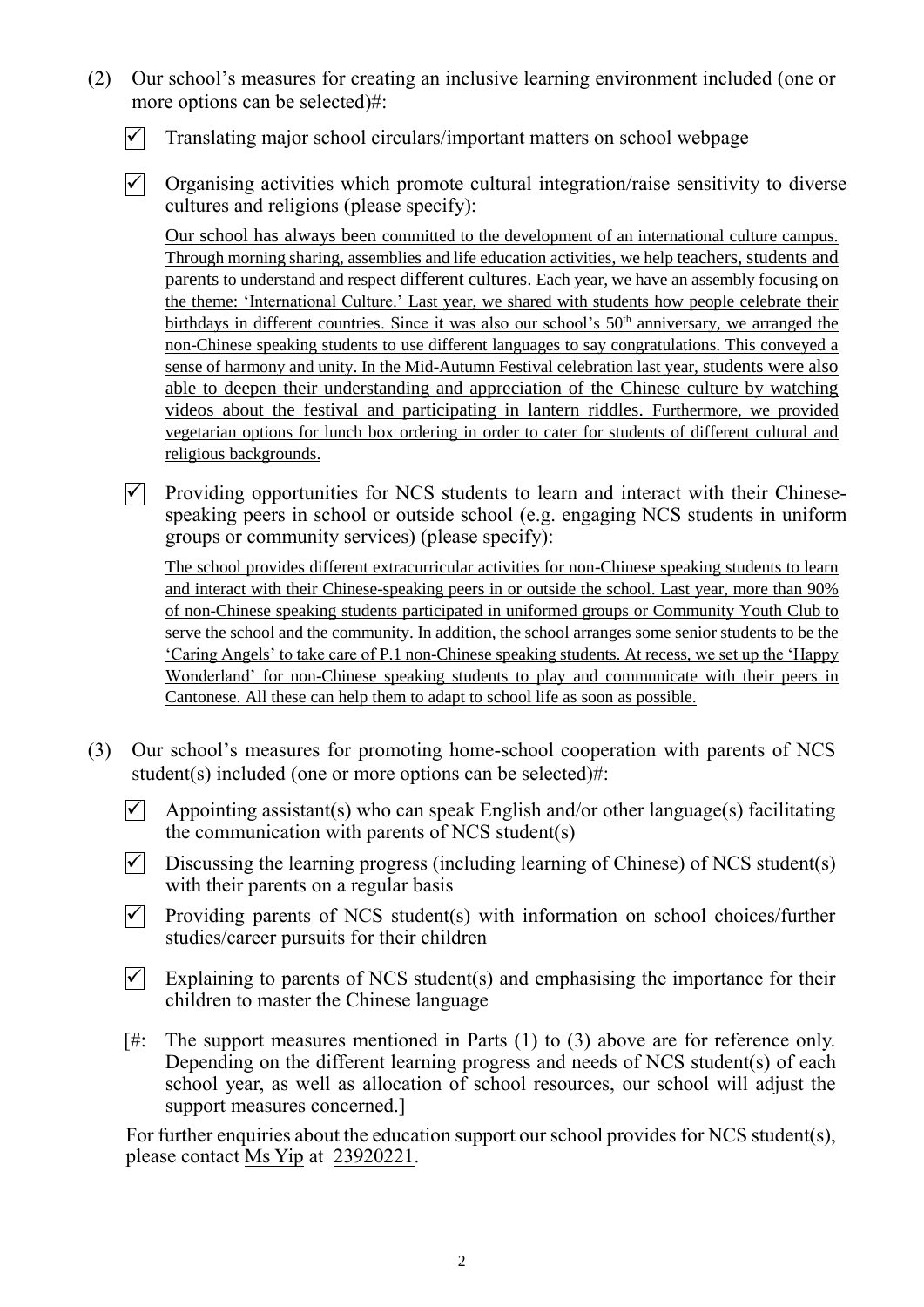## **2020/21** 學年 為非華語學生提供的教育支援 學校支援摘要

學校名稱: 路德會沙崙學校

本校在 2020/21 學年獲教育局提供額外撥款,並配合校本情況,為該學年 錄取的非華語學生提供支援。有關支援由專責教師/小組統籌。詳情如下 (如適用,請在方格內加上「√」號,並填寫所需資料):

- (一) 本校按非華語學生的學習進度和需要,在 2020/21 學年採用以下方 式加強支援他們的中文學習(可選多於一項)#:
	- √ 聘請 1 名額外教師及 3 名教學助理 (包括不同種族的助理), 以支援非華語學生學習中文。

中文科課堂上提供的支援:

| $\checkmark$ | 抽離學習<br>(年級: 小二至小四 )             |                      | 分組/小組學習                                  |
|--------------|----------------------------------|----------------------|------------------------------------------|
|              | 增加中文課節                           | $\blacktriangledown$ | 協作/支援教學<br>(年級:小一至小六)                    |
|              | 跨學科中文學習<br>(年級: _______________) | $\checkmark$         | 採用校本中國語文課程及/或<br>經調適的學與教材料<br>(年級:小二至小四) |
|              | 其他(請說明):                         |                      |                                          |
|              | 課後提供的支援:                         |                      |                                          |
| $\checkmark$ | 中文學習小組<br>(年級:小一至小六 )            |                      | 暑期銜接課程                                   |
|              | 中文銜接課程<br>(年級: ) しゅうしょう しんしょう    |                      | 伴讀計劃<br>(年級:                             |
|              | 朋輩合作學習<br>(年級:                   |                      | 故事導讀<br>(年級:                             |
|              |                                  |                      | 其他(請說明): <u>香港大學專業進修學院 - 非華語學生學習中文</u>   |

支援中心(中文輔導班)小一至小六